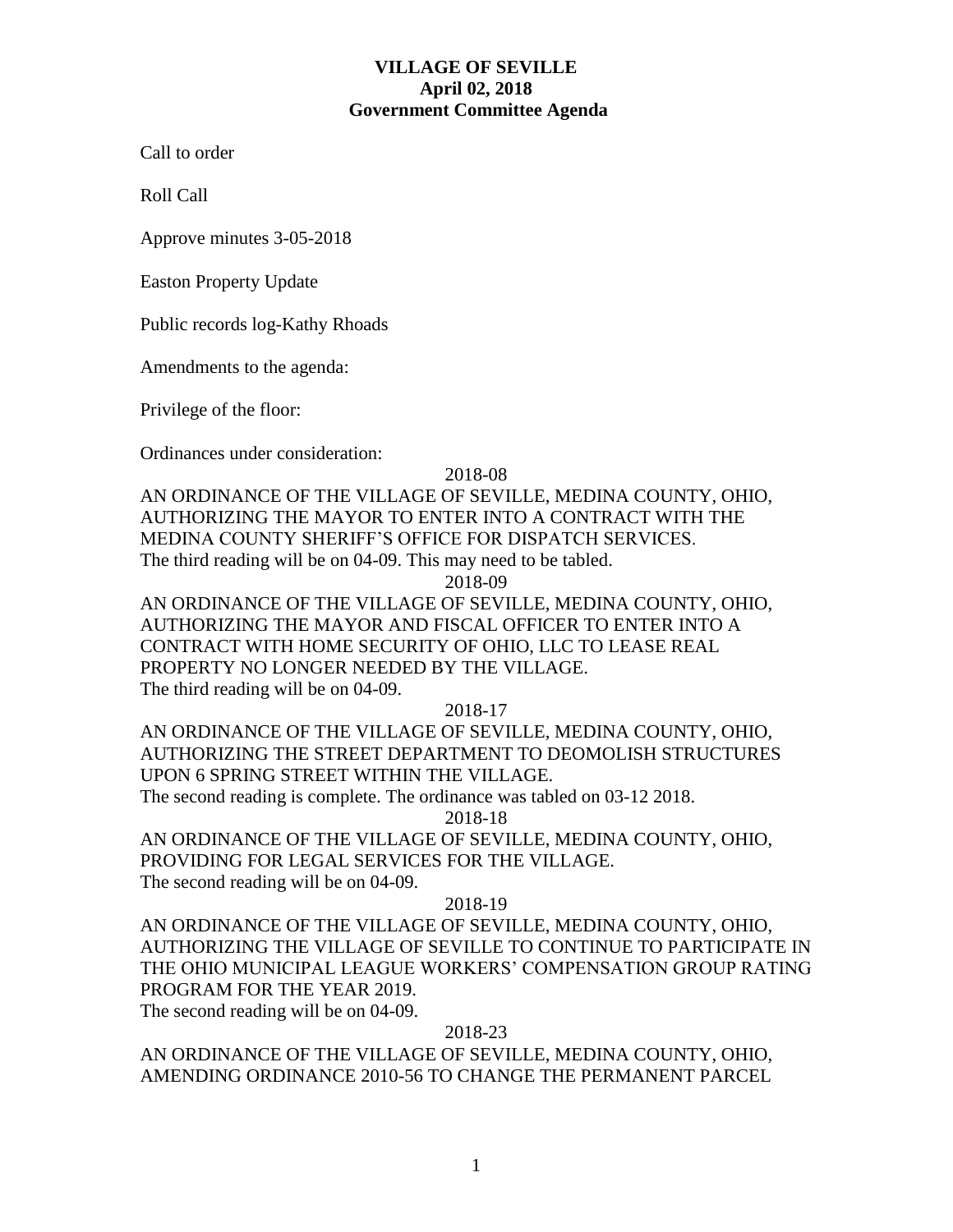## **VILLAGE OF SEVILLE April 02, 2018 Government Committee Agenda**

NUMBERS SUBJECT TO MIXED USE OVERLAY DISTRICT DUE TO A LOT SPLIT.

The first reading will be on 04-09.

### 2018-25

AN ORDINANCE OF THE VILLAGE OF SEVILLE, MEDINA COUNTY, OHIO, AMENDING ORDINANCE 2010-26 TO RE-DESIGNATE THE ZONING CLASSIFICATION ON PERMANENT PARCEL NUMBERS 12-21A-02-053, 12-21A-02-054 AND 12-21A-01-095 FROM INDUSTRIAL MIXED USE OVERLAY DISTRICT ZONING TO MIXED USE OVERLAY DISTRICT ZONING. The first reading will be on 04-09.

2018-26

AN ORDINANCE OF THE VILLAGE OF SEVILLE, MEDINA COUNTY, OHIO, AMENDING ORDINANCE 2011-05 TO RE-DESIGNATE THE ZONING CLASSIFICATION ON VARIOUS PERMANENT PARCEL NUMBERS FROM INDUSTRIAL MIXED USE OVERLAY DISTRICT ZONING TO MIXED USE OVERLAY DISTRICT ZONING. The first reading will be on 04-09.

2018-27

AN ORDINANCE OF THE VILLAGE OF SEVILLE, MEDINA COUNTY, OHIO, AMENDING ORDINANCE 2011-42 TO RE-DESIGNATE THE ZONING CLASSIFICATION ON PERMANENT PARCEL NUMBERS 012-21A-17-080 AND 12-21A-17-081 FROM COMMERCIAL MIXED USE OVERLAY DISTRICT ZONING TO MIXED USE OVERLAY DISTRICT ZONING. The first reading will be on 04-09.

2018-28

AN ORDINANCE AND JOINT RESOLUTION OF THE VILLAGE OF SEVILLE, MEDINA COUNTY, OHIO, AND THE SEVILLE BOARD OF PUBLIC AFFAIRS EXPRESSING THEIR INTENT TO PROVIDE VILLAGE SERVICES TO AN AREA PROPOSED TO BE ANNEXED TO THE VILLAGE, AND DECLARING AN EMERGENCY.

The first reading will be on 04-09.

#### 2018-29

AN ORDINANCE OF THE VILLAGE OF SEVILLE, MEDINA COUNTY, OHIO, OBJECTING TO THE PETITION FOR AN EXPEDITED TYPE 2 ANNEXATION OF APPROXIMATELY 2.036 ACRES FROM GUILFORD TOWNSHIP TO THE VILLAGE OF SEVILLE, WITHOUT DETACHING THE LAND FROM THE TOWNSHIP, AND DECLARING AN EMERGENCY. The first reading will be on 04-09.

2018-30

AN ORDINANCE OF THE VILLAGE OF SEVILLE, MEDINA COUNTY, OHIO, ESTABLISHING THE ZONING OF APPROXIMATELY 2.036 ACRES OF ANNEXED LAND FROM GUILFORD TOWNSHIP, AND DECLARING AN EMERGENCY.